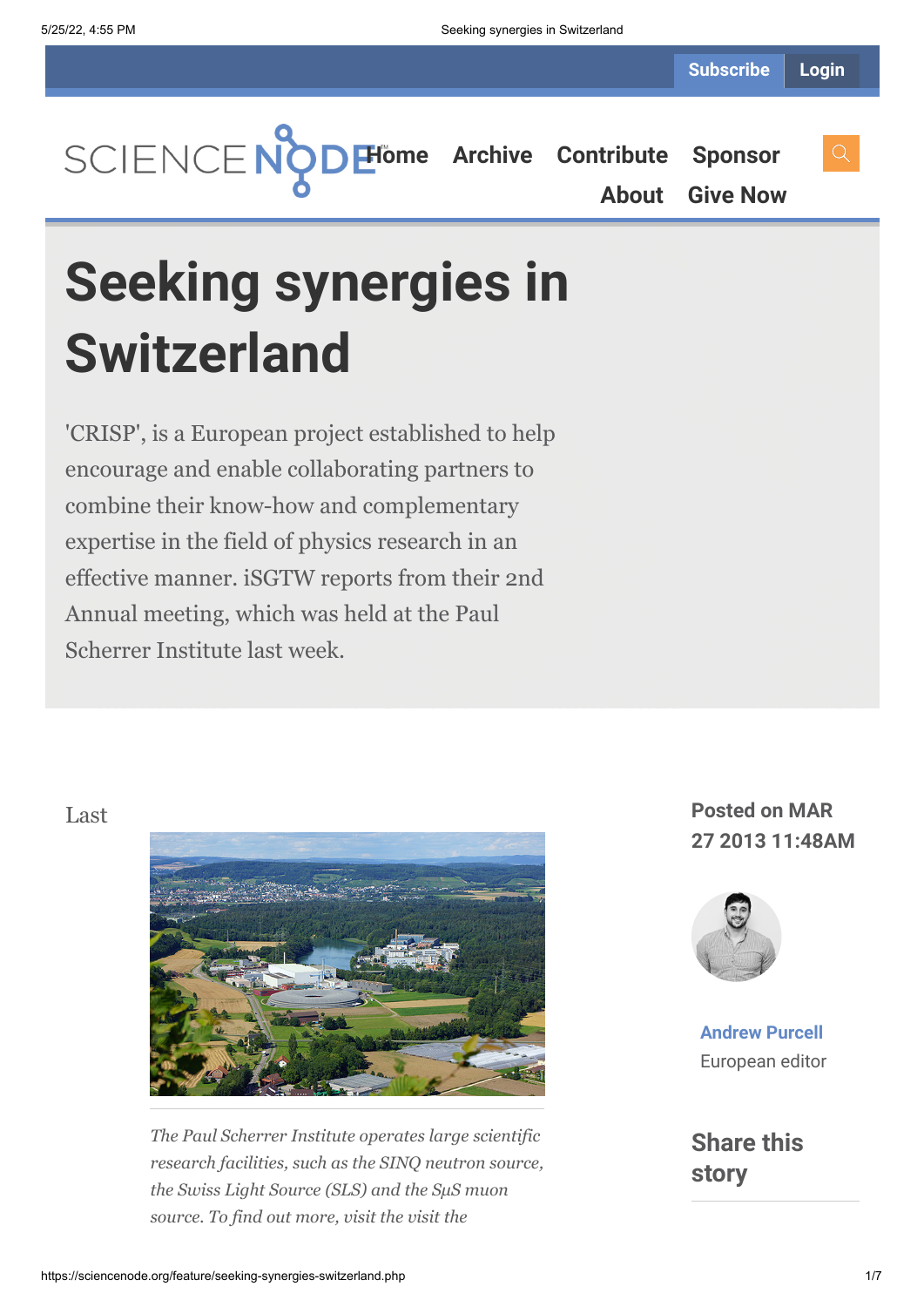#### 5/25/22, 4:55 PM Seeking synergies in Switzerland

*[organization's website, h](http://www.flickr.com/photos/gali_367/)[er](http://www.psi.ch/)[e. image courtesy Kurt](http://www.flickr.com/photos/gali_367/) Zwahlen, [Flickr, CC-BY-NC-SA 2.0.](http://www.flickr.com/photos/gali_367/7931716244/)*

week, iSGTW attended the CRISP 2<sup>nd</sup> Annual Meeting in Villigen, Switzerland. CRISP, or 'The [Cluster of Research Infrastructures for Synergies in](http://www.crisp-fp7.eu/) Physics' is [a European FP7 project](http://cordis.europa.eu/fp7/home_en.html) established to help encourage and enable collaborating partners to combine their know-how and complementary expertise in the field of physics research in an effective manner. The event was hosted by the Paul Scherrer Institute (PSI), a multi-disciplinary research center running several particle accelerators, including [the Swiss Light Source](http://www.psi.ch/sls/).

Ian Lishman, a member of the CRISP coordination team, spoke about the project's development over the first year and a half of its existence during the welcome session on the first day of the meeting. "We've now achieved cruising speed," he says, pointing out that CRISP has already produced 13 major publications. "We've contributed to reinforcing the European Research Area through generation and dissemination of new knowledge, knowledge transfer to industry, increasing mobility of researchers, and supplying a driving force in a multidisciplinary network of networks," he explains. "We're asking suppliers to develop technology beyond the state of the art and that has to be good for the European research community."

### **Horizon 2020 on the horizon**

Bernard Fabianek of the European Commission's [Directorate General for Research and Innovation,](http://ec.europa.eu/research/index.cfm?pg=home&lg=en)



**Tags**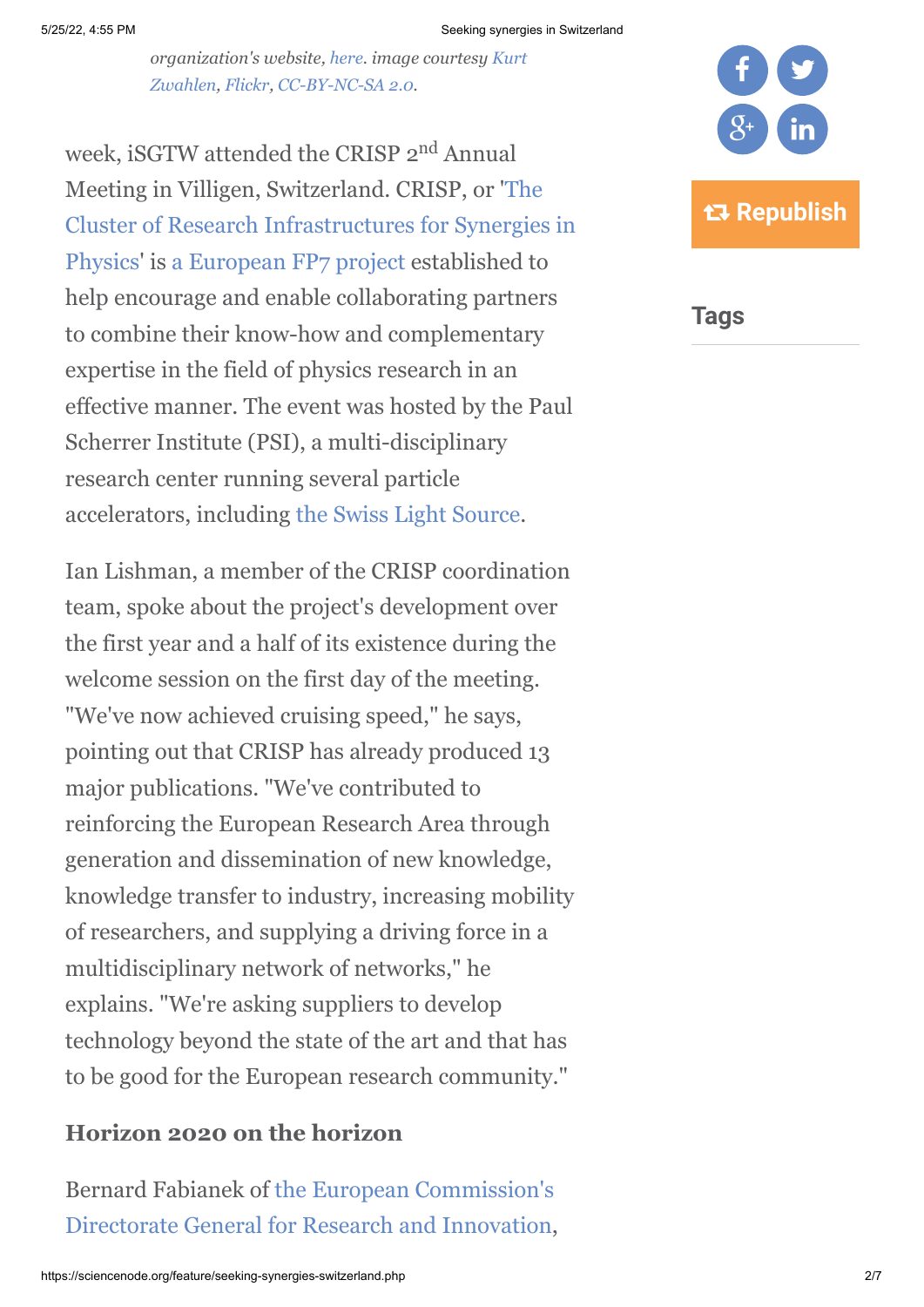also spoke at last week's event about research infrastructures from a public funding perspective. "Horizon 2020 is on the horizon," he warns. "Things are becoming concrete, even if we don't really know the budget yet."

However, he had praise for the CRISP project, calling it "a breeding ground for new ideas" and citing its ability to bring together research infrastructures and industry as a point of particular significance. Fabianek also spoke about the importance of managing exponentially growing sets of data and using top-of-the-range highperformance computers to perform *in silico* experimentation in order for science in Europe to remain globally competitive.

At the recent IT requirements for the next [generation of research infrastructures workshop](http://www.isgtw.org/feature/next-generation-scientific-computing), Kostantinos Glinos, head of the European [Commission's eInfrastructure unit, highlig](http://cordis.europa.eu/fp7/ict/e-infrastructure/)hted the importance of co-design and pre-commercial procurement in putting the IT systems in place to support the next generation of scientific research infrastructures. However, Fabianek, also suggested that public procurement of innovation could be a highly effective method of creating future research infrastructures of all kinds. He says: "Precommercial procurement is complicated, but public procurement of innovation is something the British have been doing for years and they have been very successful."

During the event, presentations were given covering a range of physics research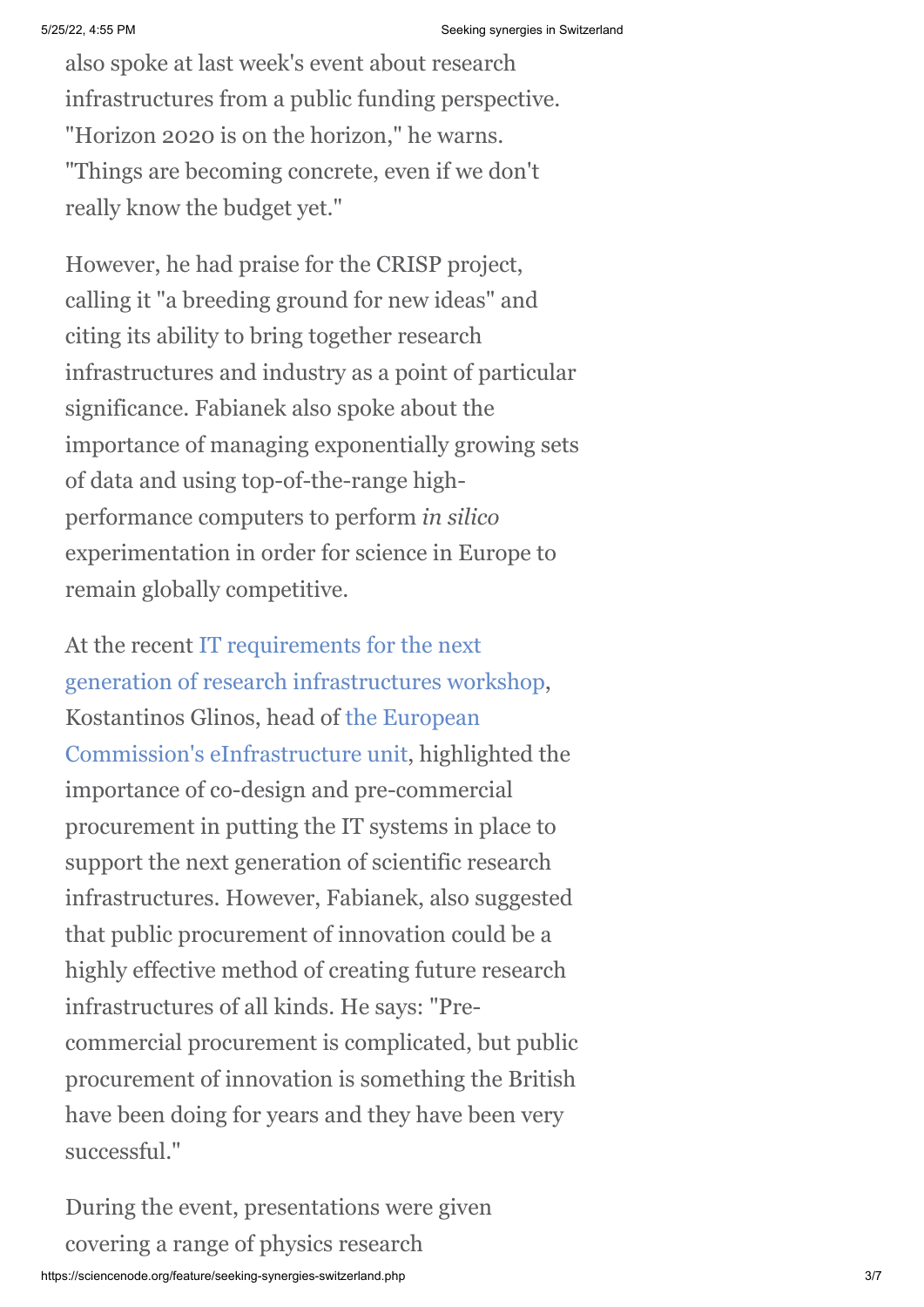infrastructures, many of which are reliant upon leading-edge e-infrastructures to support them in their scientific activities.

For example, Bojan Nikolic from the University of [Cambridge, UK, spoke about the Square Kilometre](http://www.skatelescope.org/) Array radio telescope, which he describes as "taking the current generation of telescopes to a new level", adding that it will have "one hundred times better sensitivity than the current best telescopes". However, he warns: "the Square Kilometre Array will require unprecedented use of computing… It will require exascale computing to form the images and analyze them." He explains that he is now part of a team at the University of Cambridge which is organizing a large consortium to work on the development and design of the Science Data Processor, which he says will be "the numerical heart of the telescope."

Laurence Field and Ivan Calvet also spoke at the event about the IT challenges [CERN](http://www.cern.ch/) faces in dealing with the huge amounts of data produced by [the various experiments using its Large Hadron](http://home.web.cern.ch/about/accelerators/large-hadron-collider) Collider (LHC). Calvet gave audience members a [brief rundown of the Worldwide LHC Computing](http://wlcg.web.cern.ch/) Grid, which is a global collaboration of more than 170 computing centres in 36 countries, linking up national and international grid infrastructures. Launched in 2002, the WLCG now manages over 25 petabytes of data per year, says Calvet. Field, who is the IT and data management topic leader for the CRISP project, also spoke about the challenges faced by IT infrastructure in facilitating scientific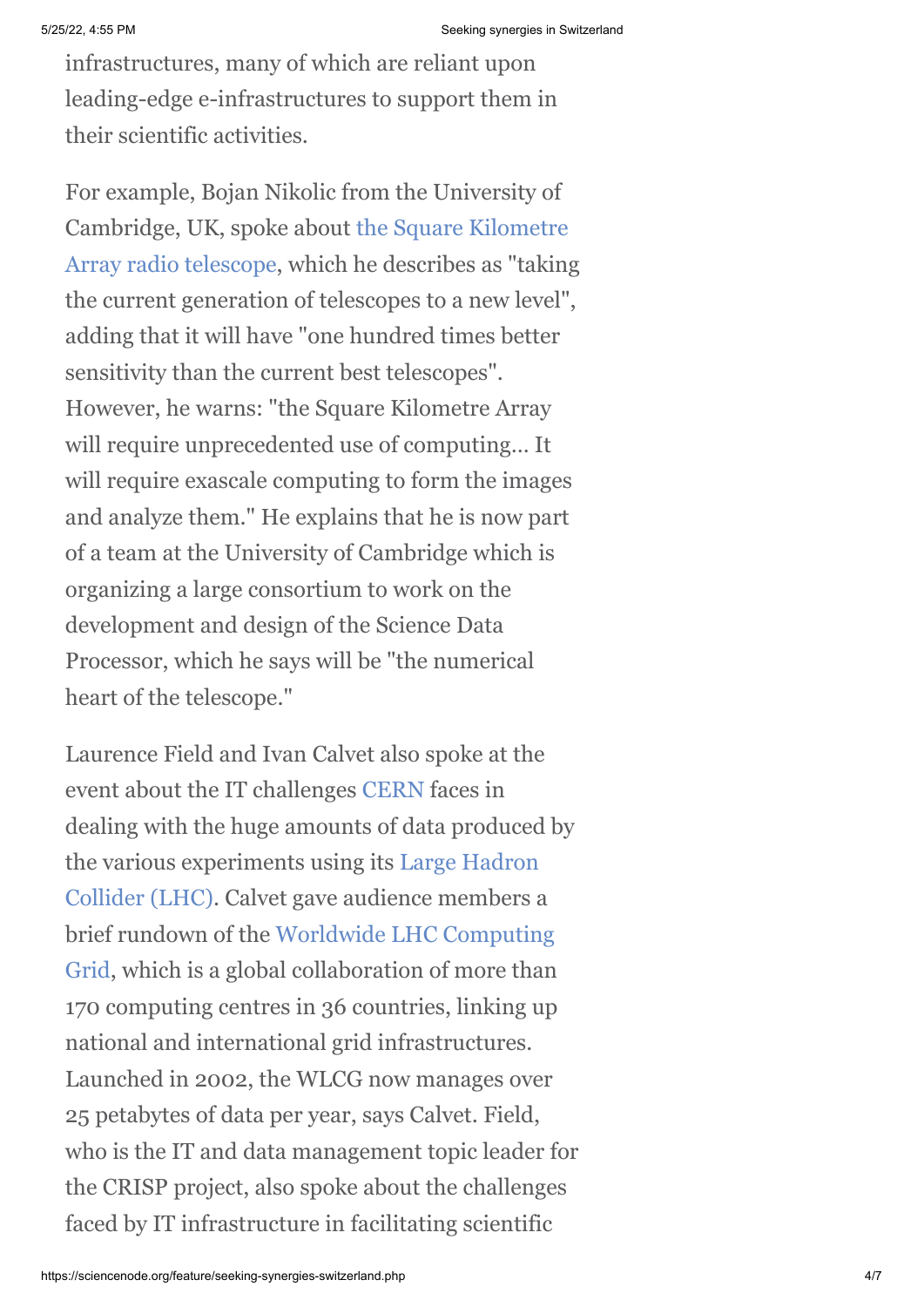research at large physics research organisations like [CERN at last month's IT requirements for the next](http://indico.cern.ch/conferenceDisplay.py?ovw=True&confId=212402) generation of research infrastructures workshop. "As we go towards 2020, we're looking at data rates of terabytes per second," said Field at the workshop. "We really have to understand how we can deal with these increasing data rates."

In addition, Joël Mesot, director of PSI, spoke at last week's event about some of the challenges his institute faces in the future. Top among these, he cites big data, saying: "For the short-to-medium term, big data is the biggest challenge for us; we have to deal with storage, analysis and visualization." Mesot explains that while the Swiss Light Source already currently produces enormous volumes of data (over 50 megabytes of compressed [data per second per beam line\), the Swiss X-ray](http://www.psi.ch/swissfel/) free-electron laser, currently under construction at PSI and set to start routine operation around mid-2017, will produce a staggering 45 gigabytes of data per second.

Finally, CERN's Field also expanded further on the challenges of big data during a presentation he gave on IT and data management, wrapping up a series of progress reports given by each of CRISP's topic leaders on the second day of the event. "Big data is a topic which comes up every ten years or so," he says. "The question is just *how big is big?*" Field went on to argue the importance of working together with parallel European cluster projects in other scientific domains, namely [DASHISH,](http://dasish.eu/about_dasish/) [ENVRI](http://envri.eu/) and [BioMedBridges](http://www.biomedbridges.eu/). "There's a lot of synergy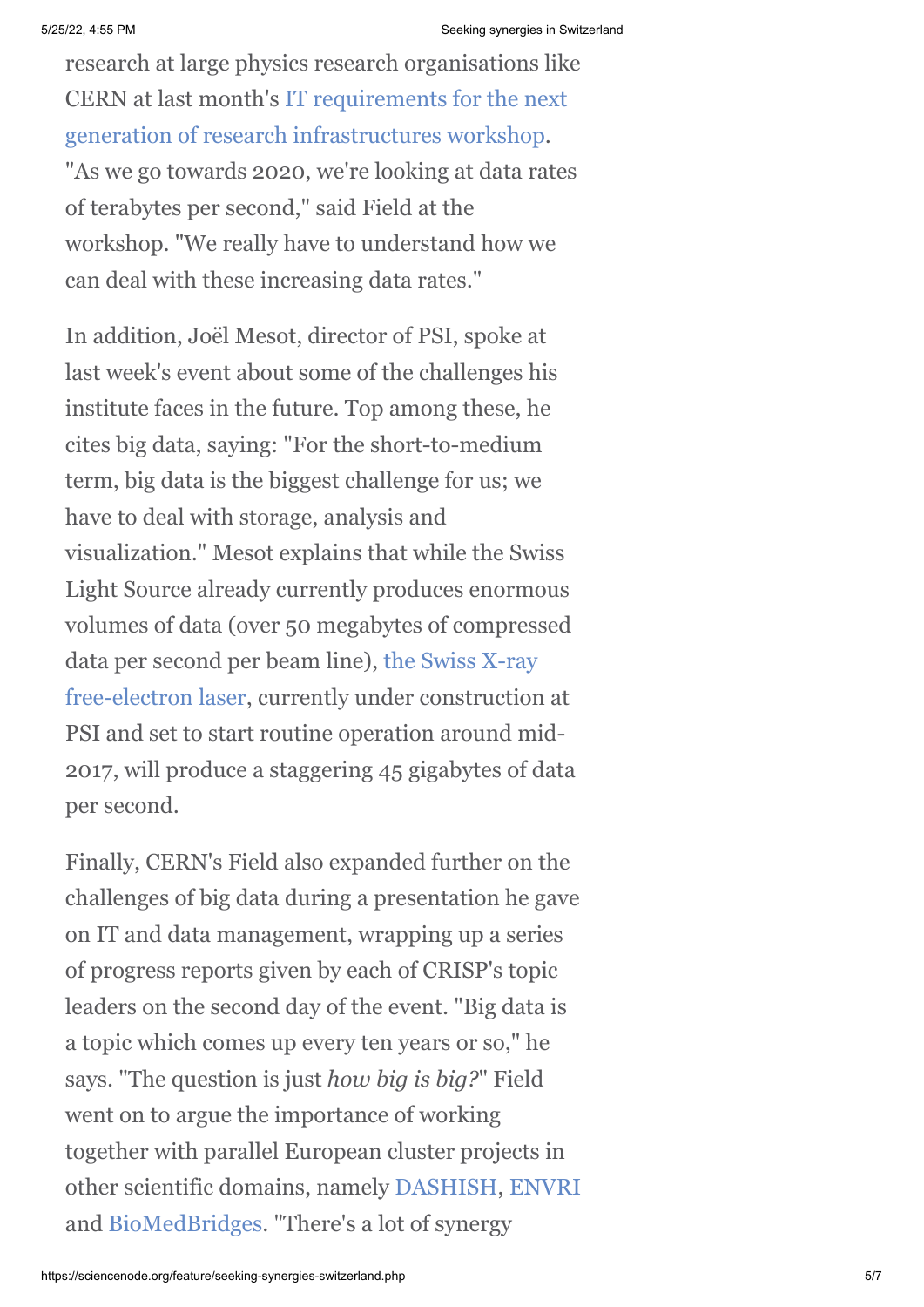between the cluster projects," he says. "We have common problems - they all have data management issues, too, for instance."

"Data-archiving and preservation is extremely important for everybody," says Field. "Data on its own is not enough; you also need to maintain the algorithms to analyze it. Equally, if you want to repurpose data, you also need to ensure that there are common ways to access it in place. So, there are lots of things which we can collaborate on."

"IT & data managment has the largest common denominator across CRISP's eleven participating research infrastructure projects... and it reaches out to the other three cluster projects [ENVRI, DASISH and BioMed Bridges]." says Michael Krisch, CRISP project coordinator. "This is not surprising as data handling and storage is of central importance in all fields of science and in business life in general. It does not matter whether the data are generated by a particle collision at CERN or by a massive poll producing statistical data on aging and migration, *etc*."